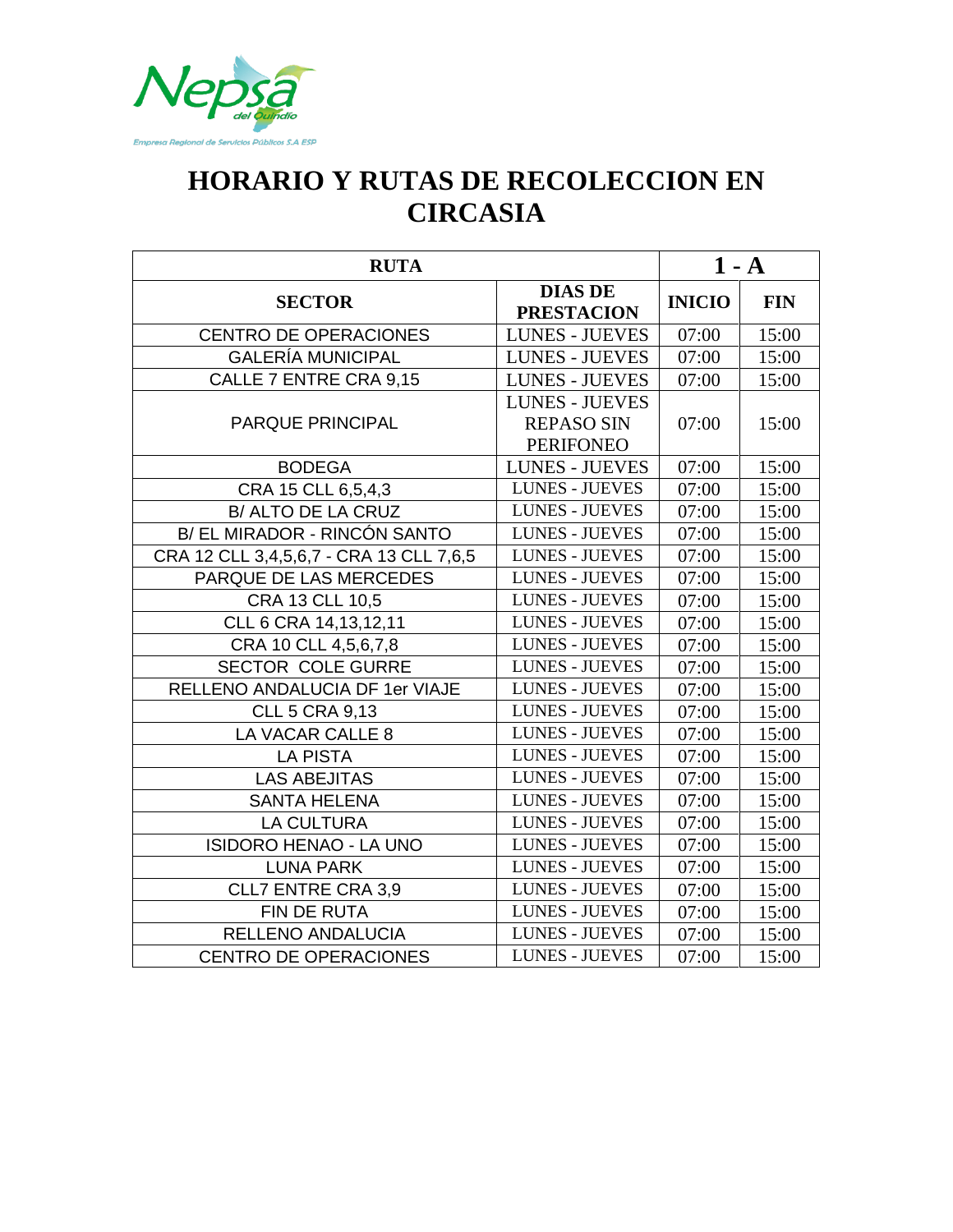

| <b>RUTA</b>                                                   |                                     |               | $1 - B$    |  |
|---------------------------------------------------------------|-------------------------------------|---------------|------------|--|
| <b>SECTOR</b>                                                 | <b>DIAS DE</b><br><b>PRESTACION</b> | <b>INICIO</b> | <b>FIN</b> |  |
| <b>CENTRO DE OPERACIONES</b>                                  | <b>LUNES - JUEVES</b>               | 07:00         | 15:00      |  |
| CRA 10 CLL 7, 8                                               | <b>LUNES - JUEVES</b>               | 07:00         | 15:00      |  |
| CLL 8 CRA 10, 9                                               | <b>LUNES - JUEVES</b>               | 07:00         | 15:00      |  |
| CRA 9 CLL 7, 8                                                | <b>LUNES - JUEVES</b>               | 07:00         | 15:00      |  |
| <b>MEDIO AMBIENTE</b>                                         | <b>LUNES - JUEVES</b>               | 07:00         | 15:00      |  |
| CLL 7 CRA 9, 10, 11, 12                                       | <b>LUNES - JUEVES</b>               | 07:00         | 15:00      |  |
| CRA 12 CLL 6, 7, 8, 9, 10                                     | <b>LUNES - JUEVES</b>               | 07:00         | 15:00      |  |
| <b>CAMILO TORRES</b>                                          | <b>LUNES - JUEVES</b>               | 07:00         | 15:00      |  |
| <b>ILLA NOHEMY</b>                                            | <b>LUNES - JUEVES</b>               | 07:00         | 15:00      |  |
| CRA 13 CLL 9, 10, 11                                          | <b>LUNES - JUEVES</b>               | 07:00         | 15:00      |  |
| CRA 11 CLL 10, 11, 12 CAMILO TORRES                           | <b>LUNES - JUEVES</b>               | 07:00         | 15:00      |  |
| CLL 12 CRA 12, 11, 10, 9, 8 BARRIO LA<br>ESPAÑOLA- ALTOBONITO | <b>LUNES - JUEVES</b>               | 07:00         | 15:00      |  |
| CRA 10 LA ESMERALDA                                           | <b>LUNES - JUEVES</b>               | 07:00         | 15:00      |  |
| CLL 10 CRA 11, 12, 13, 14, 15 LA PILASTRA                     | <b>LUNES - JUEVES</b>               | 07:00         | 15:00      |  |
| CRA 15 CLL 10, 11, 12, 13, MUJERES<br><b>CAMPESINAS</b>       | <b>LUNES - JUEVES</b>               | 07:00         | 15:00      |  |
| CRA 14 CLL 12, 10, 9,                                         | <b>LUNES - JUEVES</b>               | 07:00         | 15:00      |  |
| CLL 8 CRA 14, 13, 12, 11, 10, 9, 8, 7, 6, 5                   | <b>LUNES - JUEVES</b>               | 07:00         | 15:00      |  |
| <b>LA PISTA</b>                                               | <b>LUNES - JUEVES</b>               | 07:00         | 15:00      |  |
| <b>VILLA ALEYDA</b>                                           | <b>LUNES - JUEVES</b>               | 07:00         | 15:00      |  |
| <b>SANTA HELENA</b>                                           | <b>LUNES - JUEVES</b>               | 07:00         | 15:00      |  |
| <b>LA CULTURA</b>                                             | <b>LUNES - JUEVES</b>               | 07:00         | 15:00      |  |
| PEDO BELLO                                                    | <b>LUNES - JUEVES</b>               | 07:00         | 15:00      |  |
| <b>LA UNION</b>                                               | <b>LUNES - JUEVES</b>               | 07:00         | 15:00      |  |
| FRANCISCO LONDOÑO                                             | <b>LUNES - JUEVES</b>               | 07:00         | 15:00      |  |
| EL BOSQUE                                                     | <b>LUNES - JUEVES</b>               | 07:00         | 15:00      |  |
| <b>ISIDORO HENAO</b>                                          | <b>LUNES - JUEVES</b>               | 07:00         | 15:00      |  |
| QUEBRADAS LAS YEGUAS                                          | LUNES - JUEVES                      | 07:00         | 15:00      |  |
| CRA 6 CLL 7, 8,                                               | <b>LUNES - JUEVES</b>               | 07:00         | 15:00      |  |
| CLL 7 CRA 6, 7, 8, 9                                          | <b>LUNES - JUEVES</b>               | 07:00         | 15:00      |  |
| CRA 9 CLL 7, 6, 5, 4                                          | <b>LUNES - JUEVES</b>               | 07:00         | 15:00      |  |
| FIN DE RUTA                                                   | <b>LUNES - JUEVES</b>               | 07:00         | 15:00      |  |
| RELLENO ANDALUCIA DF                                          | <b>LUNES - JUEVES</b>               | 07:00         | 15:00      |  |
| <b>CENTRO DE OPERACIONES</b>                                  | <b>LUNES - JUEVES</b>               | 07:00         | 15:00      |  |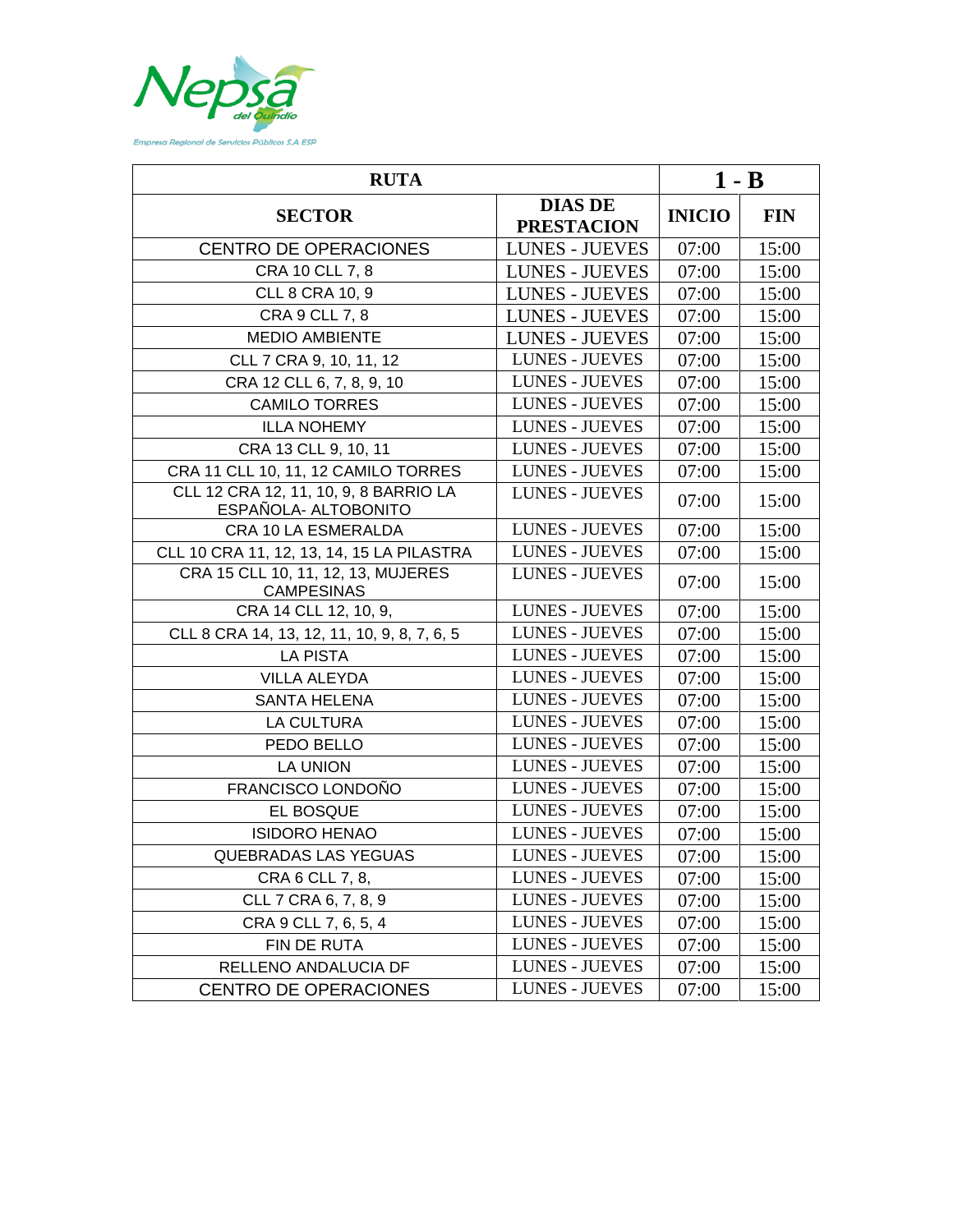

|                                       |  |                           |                  | <b>RURAL</b> |
|---------------------------------------|--|---------------------------|------------------|--------------|
| <b>RUTA</b>                           |  |                           | <b>PRINCIPAL</b> |              |
| <b>SECTOR</b>                         |  | <b>DIAS DE PRESTACION</b> | <b>INICIO</b>    | <b>FIN</b>   |
| <b>CENTRO DE OPERACIONES</b>          |  | <b>MIERCOLES - SABADO</b> | 07:00            | 15:00        |
| <b>VEREDA CONGAL</b>                  |  | <b>MIERCOLES - SABADO</b> | 07:00            | 15:00        |
| <b>ÉXITO</b>                          |  | <b>MIERCOLES - SABADO</b> | 07:00            | 15:00        |
| <b>EL BOSQUE</b>                      |  | <b>MIERCOLES - SABADO</b> | 07:00            | 15:00        |
| SAN MIGUEL DE LOS PINOS               |  | <b>MIERCOLES - SABADO</b> | 07:00            | 15:00        |
| <b>FINCA EL ROBLE Y BREMEN</b>        |  | <b>MIERCOLES - SABADO</b> | 07:00            | 15:00        |
| RESTAURANTE EL ROBLE                  |  | <b>MIERCOLES - SABADO</b> | 07:00            | 15:00        |
| <b>LA VACA</b>                        |  | <b>MIERCOLES - SABADO</b> | 07:00            | 15:00        |
| <b>CONDOMINIO LOS ANGELES</b>         |  | <b>MIERCOLES - SABADO</b> | 07:00            | 15:00        |
| <b>URBANIZACION LA ALDEA</b>          |  | <b>MIERCOLES - SABADO</b> | 07:00            | 15:00        |
| FINCA POTRERITO - BORODINO            |  | <b>MIERCOLES - SABADO</b> | 07:00            | 15:00        |
| URBANIZACION LOS ABEDULES             |  | <b>MIERCOLES - SABADO</b> | 07:00            | 15:00        |
| <b>EL PARAISO</b>                     |  | <b>MIERCOLES - SABADO</b> | 07:00            | 15:00        |
| <b>VILLAS DE CIRCASIA - LOS PINOS</b> |  | <b>MIERCOLES - SABADO</b> | 07:00            | 15:00        |
| <b>GALERÍA MUNICIPAL</b>              |  | <b>MIERCOLES - SABADO</b> | 07:00            | 15:00        |
| <b>HACIENDA HORIZONTE</b>             |  | <b>MIERCOLES - SABADO</b> | 07:00            | 15:00        |
| <b>VILLA JULIA- SANTA SOFIA</b>       |  | <b>MIERCOLES - SABADO</b> | 07:00            | 15:00        |
| RESERVA DEL PALMAR                    |  | <b>MIERCOLES - SABADO</b> | 07:00            | 15:00        |
| <b>PORVENIR</b>                       |  | <b>MIERCOLES - SABADO</b> | 07:00            | 15:00        |
| <b>INST. TRANSITO DEPATAMENTAL</b>    |  | <b>MIERCOLES - SABADO</b> | 07:00            | 15:00        |
| <b>FIN RUTA</b>                       |  | <b>MIERCOLES - SABADO</b> | 07:00            | 15:00        |
| RELLENO ANDALUCIA DF                  |  | <b>MIERCOLES - SABADO</b> | 07:00            | 15:00        |
| <b>RUTA</b>                           |  |                           | $2 - A$          |              |
| <b>SECTOR</b>                         |  | <b>DIAS DE</b>            | <b>INICIO</b>    | <b>FIN</b>   |
|                                       |  | <b>PRESTACION</b>         |                  |              |
| <b>CENTRO DE OPERACIONES</b>          |  | <b>MARTES - VIERNES</b>   | 07:00            | 15:00        |
| <b>PARQUE PRINCIPAL</b>               |  | <b>MARTES - VIERNES</b>   | 07:00            | 15:00        |
| <b>CRA 15 ENTRE CLL 2 - 3</b>         |  | <b>MARTES - VIERNES</b>   | 07:00            | 15:00        |
| B/ ALTO DE LA VIRGEN                  |  | <b>MARTES - VIERNES</b>   | 07:00            | 15:00        |
| B/ ALTO DE LA TAZA                    |  | <b>MARTES - VIERNES</b>   | 07:00            | 15:00        |
| <b>GRANJA AVICOLA EL HATO</b>         |  | <b>MARTES - VIERNES</b>   | 07:00            | 15:00        |
| CRA 16 CLL 1,2,3                      |  | <b>MARTES - VIERNES</b>   | 07:00            | 15:00        |
| HOSPITAL SAN VICENTE DE PAUL          |  | <b>MARTES - VIERNES</b>   | 07:00            | 15:00        |
| CLL 5 CRA 14,15,16                    |  | <b>MARTES - VIERNES</b>   | 07:00            | 15:00        |
| <b>CONDOMINIO CANTABRIA</b>           |  | <b>MARTES - VIERNES</b>   | 07:00            | 15:00        |
| <b>COMANDO DE LA POLICIA</b>          |  | <b>MARTES - VIERNES</b>   | 07:00            | 15:00        |
| <b>B/ EL PORVENIR</b>                 |  | <b>MARTES - VIERNES</b>   | 07:00            | 15:00        |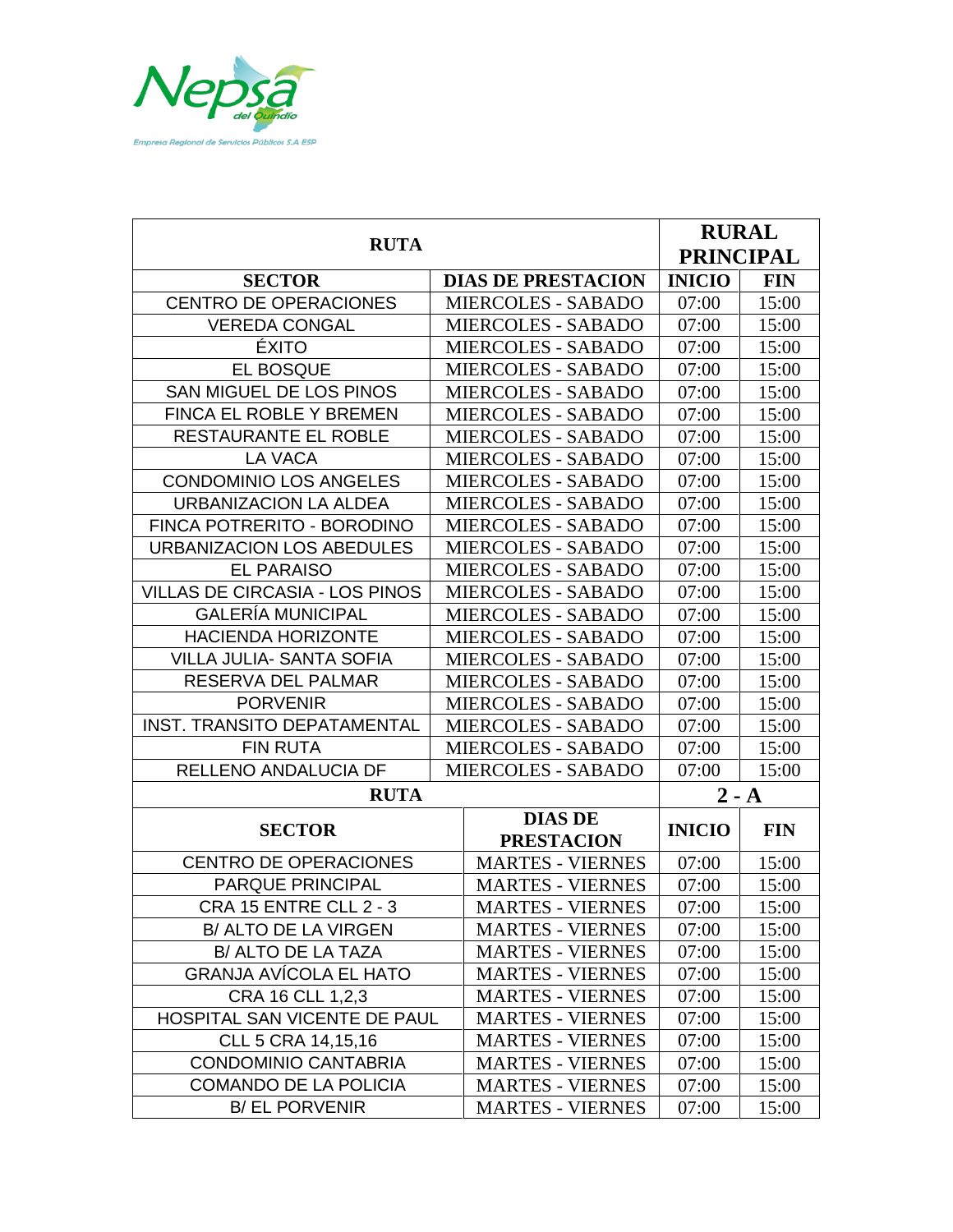

| B/ LA PLANCHA - B/ LA PIZARRA              | <b>MARTES - VIERNES</b> | 07:00 | 15:00 |
|--------------------------------------------|-------------------------|-------|-------|
| Empresa Regional de Servicios Pu<br>BODEGA | <b>MARTES - VIERNES</b> | 07:00 | 15:00 |
| CRA 9 - SUPER INTER                        | <b>MARTES - VIERNES</b> | 07:00 | 15:00 |
| FIN RUTA                                   | <b>MARTES - VIERNES</b> | 07:00 | 15:00 |
| RELLENO ANDALUCIA DF                       | <b>MARTES - VIERNES</b> | 07:00 | 15:00 |
| <b>CENTRO DE OPERACIONES</b>               | <b>MARTES - VIERNES</b> | 07:00 | 15:00 |

| <b>RUTA</b>                           |                                     |               | $2 - B$    |
|---------------------------------------|-------------------------------------|---------------|------------|
| <b>SECTOR</b>                         | <b>DIAS DE</b><br><b>PRESTACION</b> | <b>INICIO</b> | <b>FIN</b> |
| <b>CENTRO DE OPERACIONES</b>          | <b>MARTES - VIERNES</b>             | 07:00         | 15:00      |
| <b>GALERÍA MUNICIPAL</b>              | <b>MARTES - VIERNES</b>             | 07:00         | 15:00      |
| <b>COOTRACIR</b>                      | <b>MARTES - VIERNES</b>             | 07:00         | 15:00      |
| <b>CEMENTERIO</b>                     | <b>MARTES - VIERNES</b>             | 07:00         | 15:00      |
| LA PAZ - LA MILAGROSA                 | <b>MARTES - VIERNES</b>             | 07:00         | 15:00      |
| <b>FUNDADORES</b>                     | <b>MARTES - VIERNES</b>             | 07:00         | 15:00      |
| <b>EL PORTAL</b>                      | <b>MARTES - VIERNES</b>             | 07:00         | 15:00      |
| <b>SAN FERNANDO</b>                   | <b>MARTES - VIERNES</b>             | 07:00         | 15:00      |
| VILLA DIANA                           | <b>MARTES - VIERNES</b>             | 07:00         | 15:00      |
| <b>VILLA LEONISTICA</b>               | <b>MARTES - VIERNES</b>             | 07:00         | 15:00      |
| CIUDAD LIBRE - COOPERATIVO            | <b>MARTES - VIERNES</b>             | 07:00         | 15:00      |
| <b>COLISEO - ADECO - CAMILO DUQUE</b> | <b>MARTES - VIERNES</b>             | 07:00         | 15:00      |
| FIN DE RUTA                           | <b>MARTES - VIERNES</b>             | 07:00         | 15:00      |
| RELLENO ANDALUCIA DF                  | <b>MARTES - VIERNES</b>             | 07:00         | 15:00      |
| <b>CENTRO DE OPERACIONES</b>          | <b>MARTES - VIERNES</b>             | 07:00         | 15:00      |

| <b>RUTA</b>                                          |                           | <b>RURAL</b><br><b>APOYO</b> |            |
|------------------------------------------------------|---------------------------|------------------------------|------------|
| <b>SECTOR</b>                                        | <b>DIAS DE PRESTACION</b> | <b>INICIO</b>                | <b>FIN</b> |
| <b>CENTRO DE OPERACIONES</b>                         | <b>MIERCOLES - SABADO</b> | 07:00                        | 15:00      |
| <b>GALERÍA MUNICIPAL</b>                             | <b>MIERCOLES - SABADO</b> | 07:00                        | 15:00      |
| <b>PARQUE PRINCIPAL</b>                              | <b>MIERCOLES - SABADO</b> | 07:00                        | 15:00      |
| <b>VEREDA BARCELONA ALTA</b>                         | <b>MIERCOLES - SABADO</b> | 07:00                        | 15:00      |
| <b>FINCA LA MONI</b>                                 | <b>MIERCOLES - SABADO</b> | 07:00                        | 15:00      |
| <b>LLANADAS</b>                                      | <b>MIERCOLES - SABADO</b> | 07:00                        | 15:00      |
| VEREDA ALTO DE LA CRUZ<br>HASTA LA ENTRADA A LA POLA | <b>MIERCOLES - SABADO</b> | 07:00                        | 15:00      |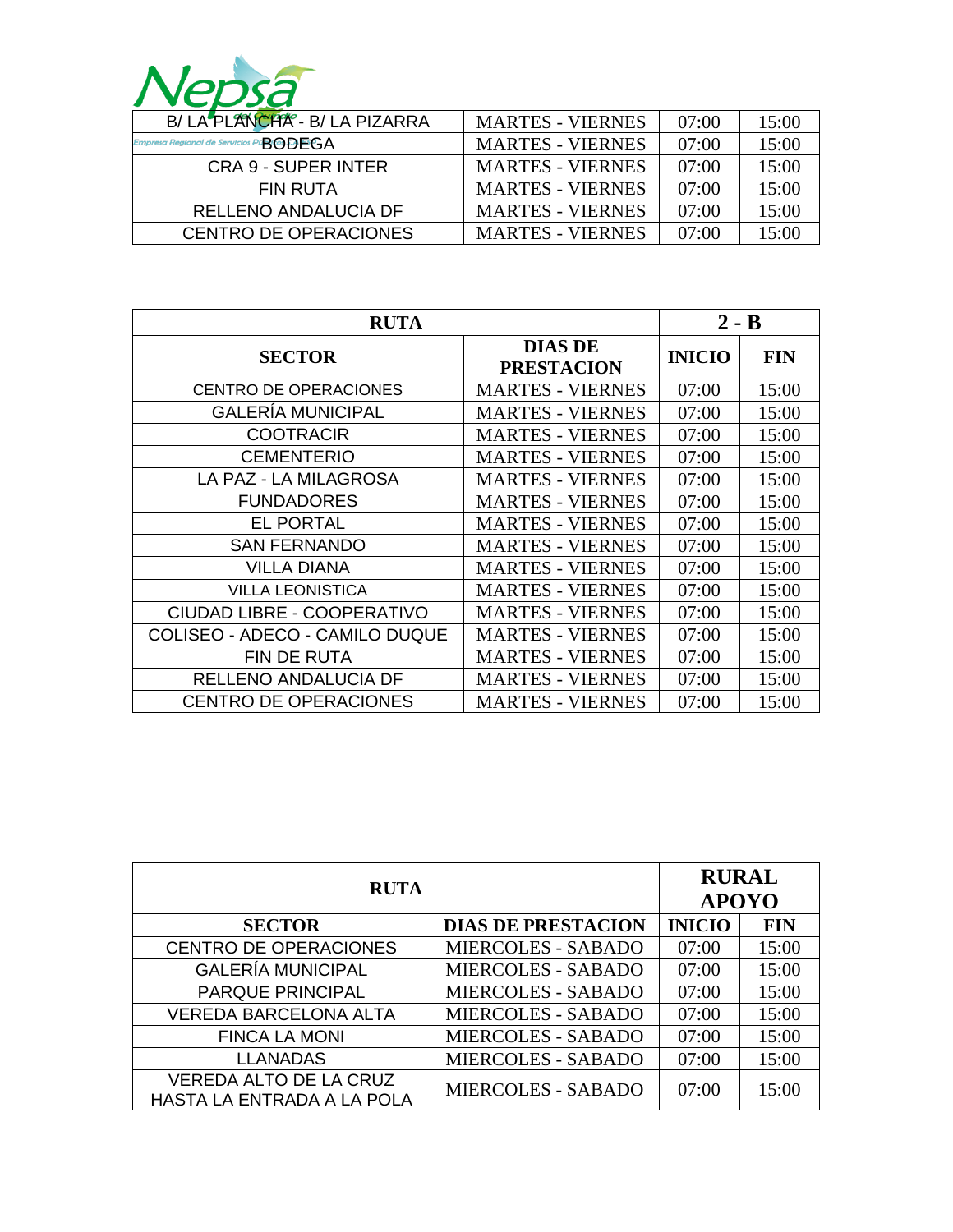

| <b>VEREDA HOJAS ANCHAS</b>       | <b>MIERCOLES - SABADO</b> | 07:00 | 15:00 |
|----------------------------------|---------------------------|-------|-------|
| Empresa ReSVEREDA ELA CRSITALINA | <b>MIERCOLES - SABADO</b> | 07:00 | 15:00 |
| <b>CASERIO LA 18</b>             | <b>MIERCOLES - SABADO</b> | 07:00 | 15:00 |
| <b>VEREDA LA JULIA</b>           | <b>MIERCOLES - SABADO</b> | 07:00 | 15:00 |
| <b>BARCELONA BAJA</b>            | <b>MIERCOLES - SABADO</b> | 07:00 | 15:00 |
| <b>BUENAVISTA LA VICTOR</b>      | <b>MIERCOLES - SABADO</b> | 07:00 | 15:00 |
| LA SIRIA                         | <b>MIERCOLES - SABADO</b> | 07:00 | 15:00 |
| ECOHOTEL SANTA BARBARA           | <b>MIERCOLES - SABADO</b> | 07:00 | 15:00 |
| SEDE ENTRENAMIENTO LA CRUZ       | <b>MIERCOLES - SABADO</b> | 07:00 | 15:00 |
| <b>ROJA</b>                      |                           |       |       |
| <b>CACERIO LA CABAÑA</b>         | <b>MIERCOLES - SABADO</b> | 07:00 | 15:00 |
| <b>FINCA EL ZAFIRO</b>           | <b>MIERCOLES - SABADO</b> | 07:00 | 15:00 |
| <b>FIN RUTA</b>                  | <b>MIERCOLES - SABADO</b> | 07:00 | 15:00 |
| RELLENO ANDALUCIA DF             | <b>MIERCOLES - SABADO</b> | 07:00 | 15:00 |
| <b>CENTRO DE OPERACIONES LA</b>  | <b>MIERCOLES - SABADO</b> | 07:00 | 15:00 |
| VARIANTE                         |                           |       |       |

## **HORARIO Y RUTAS DE BARRIDO EN CIRCASIA**

| <b>DIAS</b>  |            | <b>LUNES - MIERCOLES - VIERNES</b> |
|--------------|------------|------------------------------------|
| <b>LUGAR</b> |            | <b>SECTOR 1</b>                    |
| <b>INCIO</b> | <b>FIN</b> | <b>UBICACIÓN</b>                   |
| 06:00        | 10:00      | Carrera 14 Calles 3-2              |
| 06:00        | 10:00      | Calle 2 Carreras 16-16a            |
| 06:00        | 10:00      | Carrera 16a Calles 2               |
| 06:00        | 10:00      | Calle 1 Carreras 17-16a            |
| 06:00        | 10:00      | Calle 1 Carreras 16-15             |
| 06:00        | 10:00      | Carrera 16 Calles 2-1              |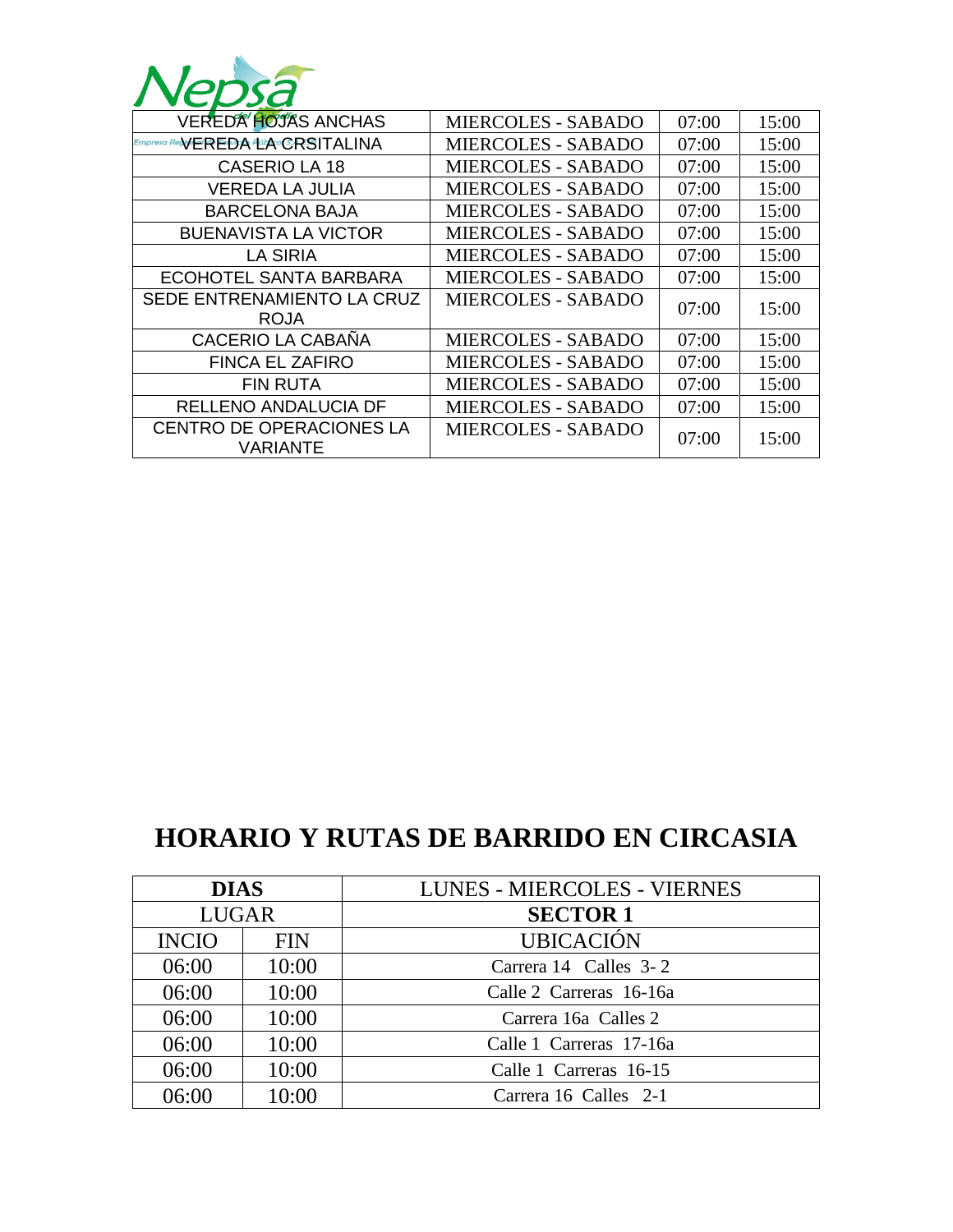| 06:00 | 10:00 | Calle 2 Carreras 15-16      |
|-------|-------|-----------------------------|
| 06.00 | 10:00 | Calle 1 Carreras 15-salida  |
| 06:00 | 10:00 | Calle 1a Carreras 16-salida |
| 06:00 | 10:00 | Calle 2 Carreras 16a-17     |
| 06:00 | 10:00 | Calle 2 Carreras 17-17a     |
| 06:00 | 10:00 | Calle 2 Carreras 17a-17b    |
| 06:00 | 10:00 | Calle 2 Carreras 17b-18     |
| 06:00 | 10:00 | Calle 2 Carreras 18-18a     |
| 06:00 | 10:00 | Calle 2 Carreras 14-15      |
| 06:00 | 10:00 | Carrera 18 Calles 4-3       |
| 06:00 | 10:00 | Carrera 18a Calles 4-3      |
| 06:00 | 10:00 | Carrera 18 Calles 3-2       |
| 06:00 | 10:00 | Carrera 18a Calles 3-2      |
| 12:00 | 16:00 | Carrera 17 Calles 2-1       |
| 12:00 | 16:00 | Calle 3 Carreras 17-17a     |
| 12:00 | 16:00 | Calle 3 Carreras 17a-17b    |
| 12:00 | 16:00 | Carrera 17a Calles 3-2      |
| 12:00 | 16:00 | Carrera 17b Calles 3-2      |
| 12:00 | 16:00 | Calle 3 Carreras 17b-18     |
| 12:00 | 16:00 | Calle 3 Carreras 18-18a     |
| 12:00 | 16:00 | Calle 4 Carreras 17-18      |
| 12:00 | 16:00 | Calle 4 Carreras 18-18a     |

## **HORARIO Y RUTAS DE BARRIDO EN CIRCASIA**

| <b>DIAS</b>  |            | <b>LUNES - MIERCOLES - VIERNES</b> |
|--------------|------------|------------------------------------|
| <b>LUGAR</b> |            | <b>SECTOR 2</b>                    |
| <b>INCIO</b> | <b>FIN</b> | <b>UBICACIÓN</b>                   |
| 06:00        | 10:00      | Calle 3 Carreras 12-13             |
| 06:00        | 10:00      | Carreras 12 Calles 3               |
| 06:00        | 10:00      | Carreras 12 Calles 4-3a            |
| 06:00        | 10:00      | Calle 3 Carreras 13-14             |
| 06:00        | 10:00      | Calle 3 Carreras 14-15             |
| 06:00        | 10:00      | Calle 3 Carreras 15-16             |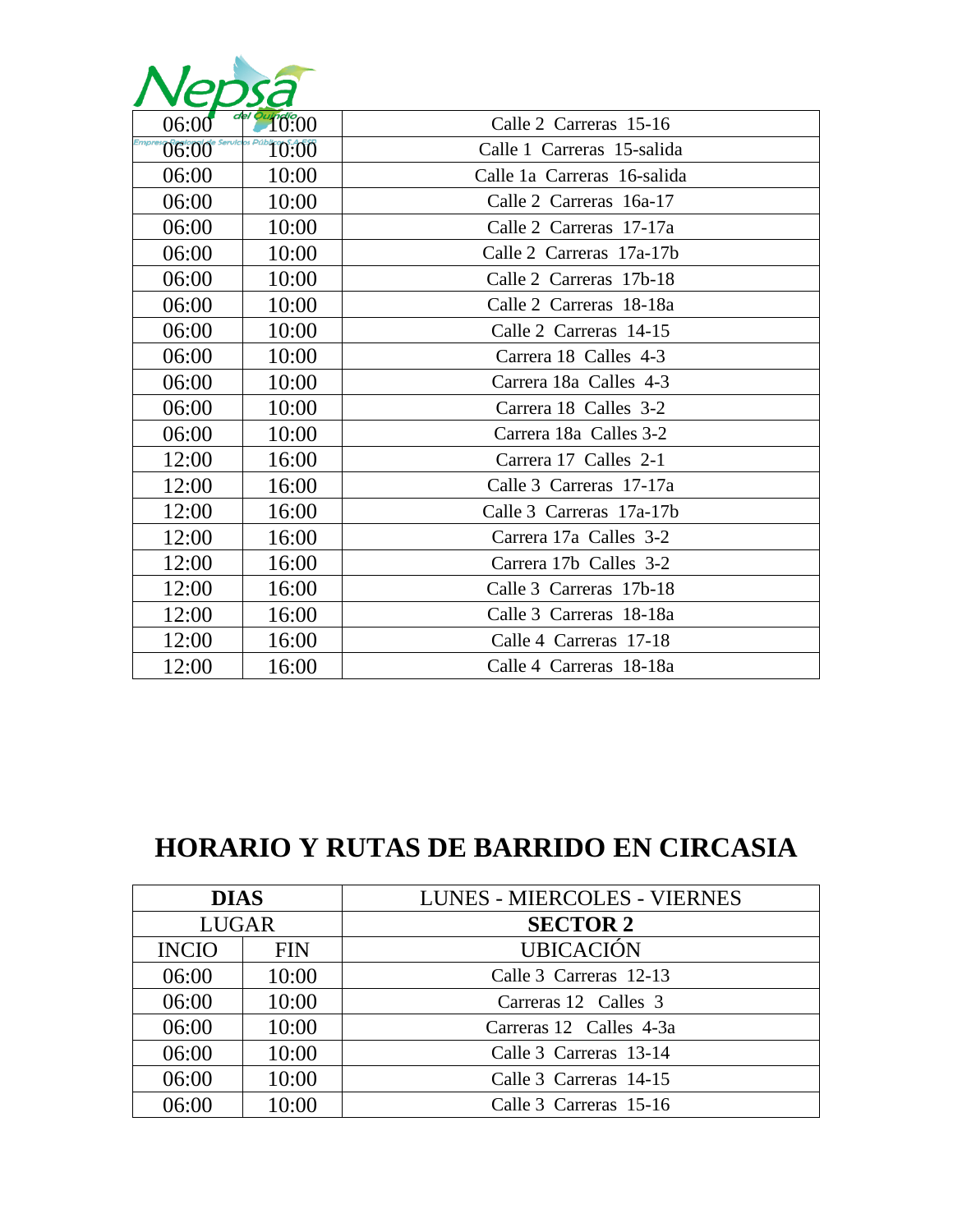| <b>PD</b> |       |                          |
|-----------|-------|--------------------------|
| 06:00     | 10:00 | Carrera 16 Calles 3-2    |
| 06:00     | 10:00 | Calle 3 Carreras 16-17   |
| 06:00     | 10:00 | Calle 3a Carreras 12     |
| 06:00     | 10:00 | Calle 3b Carreras 14a    |
| 06:00     | 10:00 | Calle 3a Carreras 14-14a |
| 06:00     | 10:00 | Calle 4 Carreras 11-12   |
| 06:00     | 10:00 | Calle 4a Carreras 11-12  |
| 06:00     | 10:00 | Carrera 13 Calles 4-3    |
| 06:00     | 10:00 | Carrera 14 Calles 4-3    |
| 06:00     | 10:00 | Carrera 14a Calles 4-3   |
| 06:00     | 10:00 | Calle 4 Carreras 14-15   |
| 12:00     | 16:00 | Carrera 16 Calles 4-3    |
| 12:00     | 16:00 | Calle 4 Carreras 16-17   |
| 12:00     | 16:00 | Carrera 17 Calles 4-3    |
| 12:00     | 16:00 | Carrera 17 Calles 3-2    |
| 12:00     | 16:00 | Carrera 17 Calles 5-4    |
| 12:00     | 16:00 | Carrera 17a Calles 4-3   |
| 12:00     | 16:00 | Carreras 12 Calles 5-4a  |
| 12:00     | 16:00 | Carreras 12 Calles 4a-4  |
| 12:00     | 16:00 | Calle 4 Carreras 12-13   |
| 12:00     | 16:00 | Carrera 13 Calles 8-7    |
| 12:00     | 16:00 | Carrera 13 Calles 6-5    |
| 12:00     | 16:00 | Carrera 13 Calles 5-4    |
| 12:00     | 16:00 | Calle 4 Carreras 13-14   |
| 12:00     | 16:00 | Calle 4 Carreras 15-16   |
| 12:00     | 16:00 | Carrera 16 Calles 5-4    |

A.

# **HORARIO Y RUTAS DE BARRIDO EN CIRCASIA**

| <b>DIAS</b>  |            | <b>LUNES - MIERCOLES - VIERNES</b> |
|--------------|------------|------------------------------------|
| <b>LUGAR</b> |            | <b>SECTOR 3</b>                    |
| <b>INCIO</b> | <b>FIN</b> | <b>UBICACIÓN</b>                   |
| 12:00        | 16:00      | Carreras 9 Calles 7-6              |
| 12:00        | 16:00      | Carreras 9 Calles 6-5              |
| 12:00        | 16:00      | Carreras 9 Calles 5-4              |
| 12:00        | 16:00      | Calle 5 Carreras 9-Av Rincón Santo |
| 12:00        | 16:00      | Calle 5 - Av Rincón Santo          |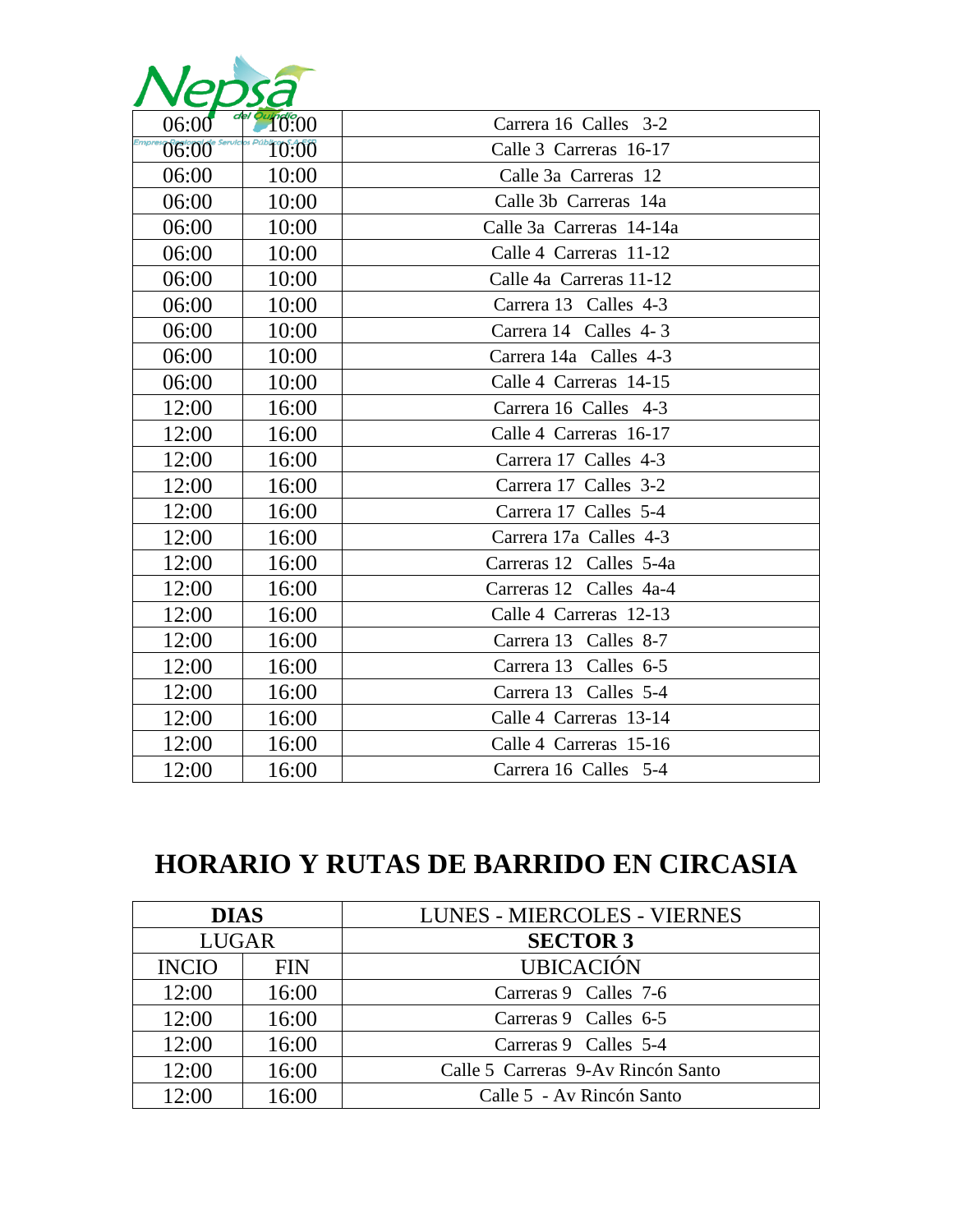

| <b>DIAS</b>  |            | <b>LUNES - MIERCOLES - VIERNES</b> |  |
|--------------|------------|------------------------------------|--|
| <b>LUGAR</b> |            | <b>SECTOR 4</b>                    |  |
| <b>INCIO</b> | <b>FIN</b> | <b>UBICACIÓN</b>                   |  |
| 06:00        | 10:00      | Carrera 14 Calles 6-5              |  |
| 06:00        | 10:00      | Calle 6 Carreras 9-10              |  |
| 06:00        | 10:00      | Calle 6 Carreras 10-11             |  |
| 06:00        | 10:00      | Calle 6 Carreras 11-12             |  |
| 06:00        | 10:00      | Calle 6 Carreras 12-13             |  |
| 06:00        | 10:00      | Calle 6 Carreras 15-16             |  |
| 06:00        | 10:00      | Calle 6 Carreras 16-17             |  |
| 06:00        | 10:00      | Calle 6 Carreras 17-18             |  |

| <b>DIAS</b>  |            | <b>LUNES - MIERCOLES - VIERNES</b>       |
|--------------|------------|------------------------------------------|
| <b>LUGAR</b> |            | <b>SECTOR 5</b>                          |
| <b>INCIO</b> | <b>FIN</b> | <b>UBICACIÓN</b>                         |
| 06:00        | 10:00      | Carrera 18 Calles 7-6                    |
| 06:00        | 10:00      | Calle 7 Carreras 16-17                   |
| 06:00        | 10:00      | Carrera 17 Calles 7-6                    |
| 06:00        | 10:00      | Carrera 17 Calles 8-7                    |
| 06:00        | 10:00      | Calle 8 Carreras 16-17                   |
| 06:00        | 10:00      | Calle 8 Carreras 17                      |
| 06:00        | 10:00      | Carrera 16 Calles 7-6                    |
| 06:00        | 10:00      | Carrera 16 Calles 8-7                    |
| 06:00        | 10:00      | Carrera 16 Calles 9-8                    |
| 06:00        | 10:00      | Carrera 17 Calles 9-8                    |
| 06:00        | 10:00      | Calle 9 Carreras 16-16a                  |
| 06:00        | 10:00      | Calle 9 Carreras 16a-17                  |
| 12:00        | 16:00      | Urbanización La Plancha                  |
| 12:00        | 16:00      | Calle 7 Carreras 18 a Urbaniz La Plancha |
| 12:00        | 16:00      | Calle 7 Carreras 17-18-fin               |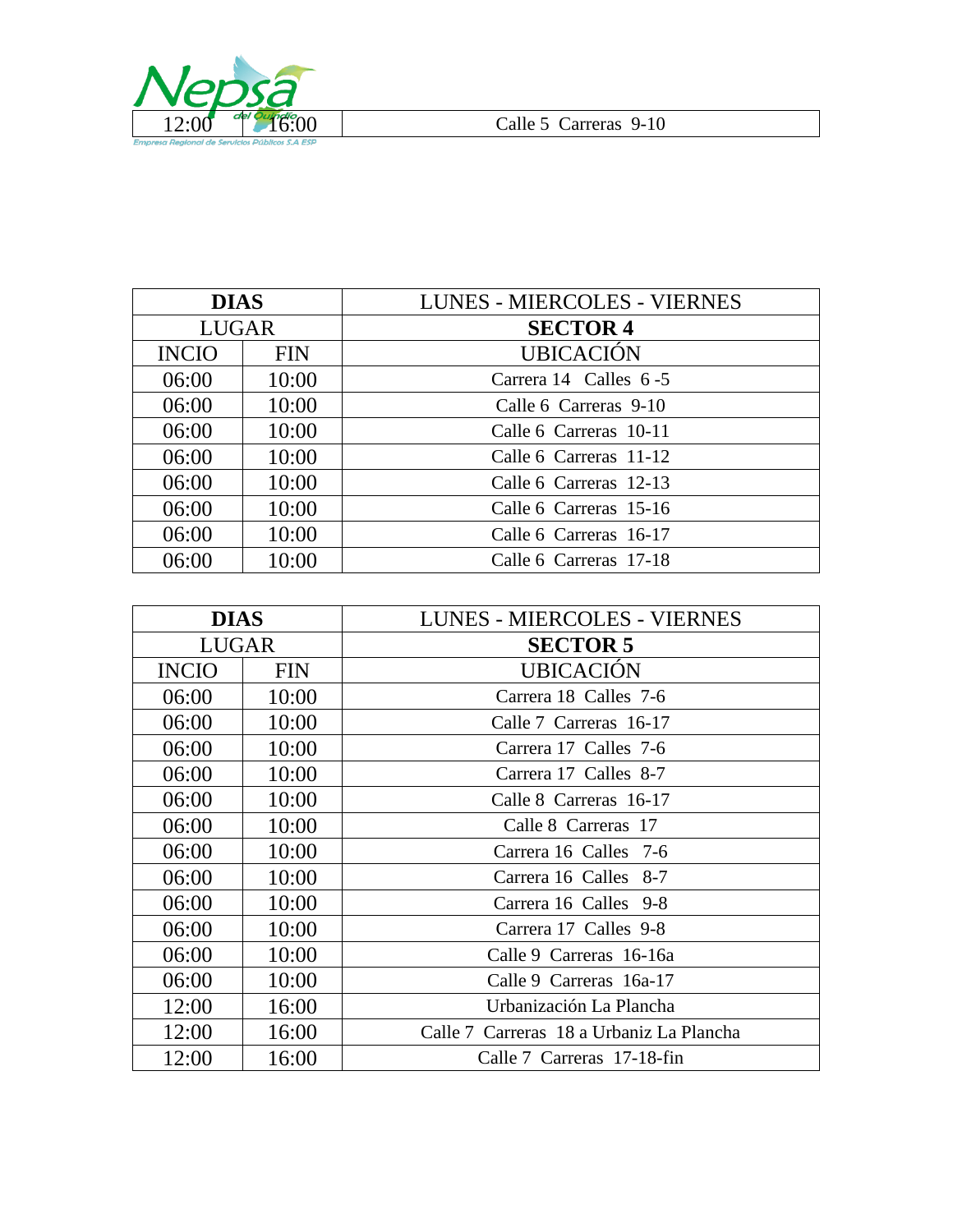|                                                |            | LUNES-MARTES-MIERCOLES-JUEVES- |  |
|------------------------------------------------|------------|--------------------------------|--|
| Impresa Realonal de Servicios Públicos S.A ESP |            | <b>VIERNES-SÁBADO-DOMINGO</b>  |  |
| <b>LUGAR</b>                                   |            | <b>SECTOR 6</b>                |  |
| <b>INCIO</b>                                   | <b>FIN</b> | <b>UBICACIÓN</b>               |  |
| 08:00                                          | 10:00      | Calle 6 Carreras 13-14         |  |
| 08:00                                          | 10:00      | Carrera 15 Calles 6-5          |  |
| 08:00                                          | 10:00      | Carrera 15 Calles 5-4          |  |
| 08:00                                          | 10:00      | Carrera 15 Calles 4-3          |  |
| 08:00                                          | 10:00      | Carrera 15 Calles 3-2          |  |
| 08:00                                          | 10:00      | Carrera 15 Calles 2-1          |  |
| 08:00                                          | 10:00      | Carrera 14 Calles 5-4          |  |
| 08:00                                          | 10:00      | Carrera 15 Calles 8-7          |  |
| 08:00                                          | 10:00      | Carrera 15 Calles 9-8          |  |
| 08:00                                          | 10:00      | Carrera 15 Calles 10-9         |  |
| 08:00                                          | 10:00      | Carrera 16 Calles 11-10        |  |
| 08:00                                          | 10:00      | Carrera 15 Calles 12-11        |  |
| 08:00                                          | 10:00      | Calle 12 Carreras 14-15        |  |
| 08:00                                          | 10:00      | Calle 11 Carreras 15-16        |  |
| <b>DIAS</b>                                    |            | LUNES-MARTES-MIERCOLES-JUEVES- |  |
|                                                |            | <b>VIERNES-SÁBADO-DOMINGO</b>  |  |
| <b>LUGAR</b>                                   |            | <b>SECTOR 7</b>                |  |
| <b>INCIO</b>                                   | <b>FIN</b> | <b>UBICACIÓN</b>               |  |
| 06:00                                          | 08:00      | Carrera 14 Calles 7-6          |  |
| 06:00                                          | 08:00      | Calle 7 Carreras 14-15         |  |
| 06:00                                          | 08:00      | Carrera 15 Calles 7-6          |  |
| 06:00                                          | 08:00      | Calle 6 Carreras 14-15         |  |

#### **CIRCASIA** LUNES-MARTES-MIERCOLES-JUEVES-VIERNES-SÁBADO-DOMINGO

| 7          | <b>SECTOR OBSERVACIO</b><br>N |
|------------|-------------------------------|
| <b>FIN</b> |                               |
| 08:00      |                               |
| 08:00      |                               |
| 08:00      |                               |
| 08:00      |                               |
|            |                               |

**CIRCASIA** LUNES-MARTES-MIERCOLES-JUEVES-VIERNES-SÁBADO-DOMINGO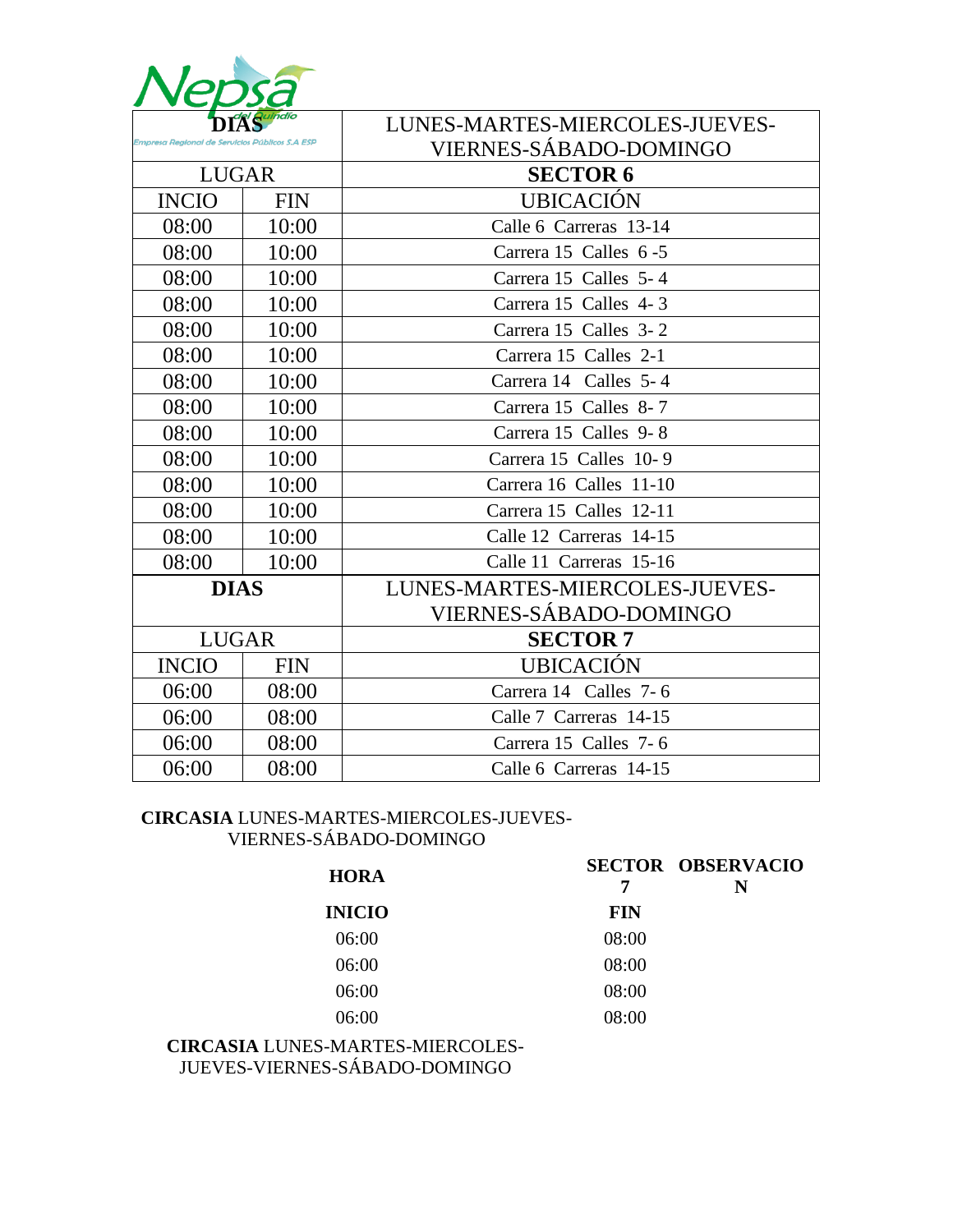

| <b>HORA</b>   | <b>SECTOR</b><br>8 | <b>OBSERVACION</b>          |
|---------------|--------------------|-----------------------------|
| <b>INICIO</b> | <b>FIN</b>         |                             |
| 12:00         | 16:00              | Carreras 5 Calles 8-<br>7   |
| 12:00         | 16:00              | Calle 8 Carreras 5-<br>5a   |
| 12:00         | 16:00              | Calle 8 Carreras 5a-<br>6   |
| 12:00         | 16:00              | Calle 8 Carreras 6-<br>6a   |
| 12:00         | 16:00              | Calle 8 Carreras 6a-        |
| 12:00         | 16:00              | Calle 8a Carreras 6-<br>5   |
| 12:00         | 16:00              | Calle 8b Carreras 6-<br>5   |
| 12:00         | 16:00              | Calle 8b Carreras 6-<br>7   |
| 12:00         | 16:00              | Calle 8 Carreras 7-8        |
| 12:00         | 16:00              | Calle 8 Carreras 8-<br>8a   |
| 12:00         | 16:00              | Calle 8 Carreras 8a-<br>9   |
| 12:00         | 16:00              | Calle 8 Carreras 9-<br>10   |
| 12:00         | 16:00              | Carreras<br>10 Calles 8-7   |
| 12:00         | 16:00              | Carreras<br>10 Calles 7-6   |
| 12:00         | 16:00              | Carrera<br>13<br>Calles 7-6 |

### **CIRCASIA** LUNES - MIERCOLES - VIERNES

| <b>HORA</b>   | <b>SECTOR</b><br>9 | <b>OBSERVACION</b>                                 |
|---------------|--------------------|----------------------------------------------------|
| <b>INICIO</b> | <b>FIN</b>         |                                                    |
| 12:00         | 16:00              | Urbanización Pedro Bello Carreras<br>5 Calles 10-9 |
| 12:00         | 16:00              | Calle 9 Carreras 4                                 |
| 12:00         | 16:00              | Calle 9 Carreras 4-5                               |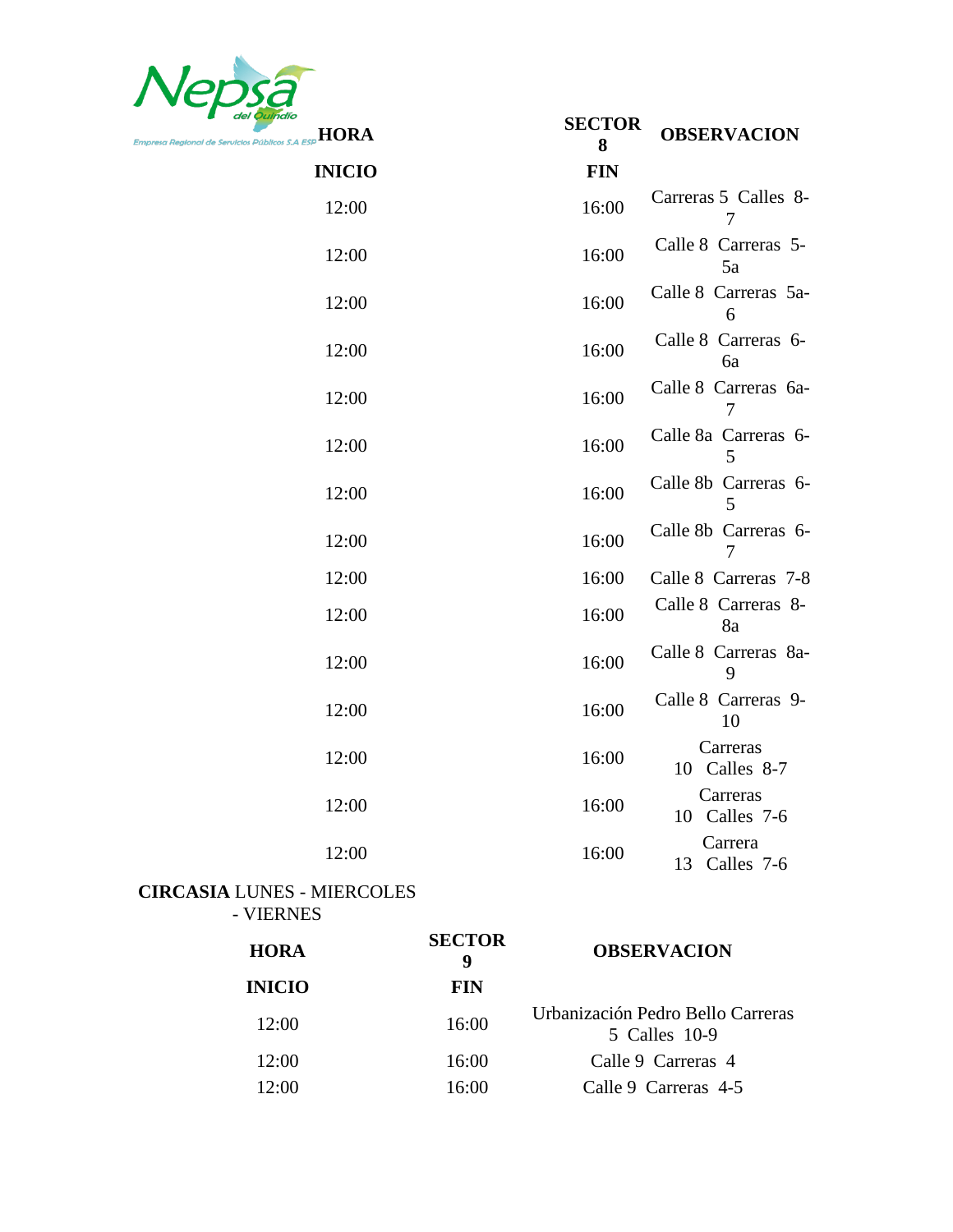

| $\frac{d}{d}$ del $\frac{q}{12:00}$         | 16:00 | Calle 9 Carreras 5-6    |
|---------------------------------------------|-------|-------------------------|
| $\frac{1}{2}$ de Servicios Públicos S.A ESP | 16:00 | Calle 9 Carreras 6-7    |
| 12:00                                       | 16:00 | Calle 9 Carreras 7-8    |
| 12:00                                       | 16:00 | Calle 10 Carreras 16-1  |
| 12:00                                       | 16:00 | Calle 10 Carreras 16a-1 |
|                                             |       |                         |

**CIRCASIA** LUNES - MIERCOLES - VIERNES

| 12:00                                          | 16:00 |                     | Calle 10 Carreras 16-16a |
|------------------------------------------------|-------|---------------------|--------------------------|
| 12:00                                          | 16:00 |                     | Calle 10 Carreras 16a-17 |
| <b>A LUNES - MIERCOLES -</b><br><b>VIERNES</b> |       |                     |                          |
| <b>HORA</b>                                    |       | <b>SECTOR</b><br>10 | <b>OBSERVACION</b>       |
| <b>INICIO</b>                                  |       | <b>FIN</b>          |                          |
| 06:00                                          |       | 10:00               | Carrera 14 Calles 8-7    |
| 06:00                                          |       | 10:00               | Carrera 14 Calles 9-8    |
| 06:00                                          |       | 10:00               | Carrera 14 Calles 10-    |
| 06:00                                          |       | 10:00               | Carrera 14 Calles 11-1   |
| 06:00                                          |       | 10:00               | Carrera 14 Calles 12-1   |
| 06:00                                          |       | 10:00               | Carrera 14 Calles 13-1   |
| 06:00                                          |       | 10:00               | Calle 8 Carreras 12-13   |

| <b>HORA</b>   | SECIUR<br>10 | <b>OBSERVACION</b>           |
|---------------|--------------|------------------------------|
| <b>INICIO</b> | <b>FIN</b>   |                              |
| 06:00         | 10:00        | Carrera 14 Calles 8-7        |
| 06:00         | 10:00        | Calles 9-8<br>Carrera 14     |
| 06:00         | 10:00        | Carrera 14 Calles 10-9       |
| 06:00         | 10:00        | Carrera 14 Calles 11-10      |
| 06:00         | 10:00        | Carrera 14 Calles 12-11      |
| 06:00         | 10:00        | Carrera 14 Calles 13-12      |
| 06:00         | 10:00        | Calle 8 Carreras 12-13       |
| 06:00         | 10:00        | Calle 8 Carreras 13-14       |
| 06:00         | 10:00        | Calle 8 Carreras 14-15       |
| 06:00         | 10:00        | Calle 9 Carreras 14-15       |
| 06:00         | 10:00        | Calle 9 Carreras 15-16       |
| 06:00         | 10:00        | Calle 10 Carreras 15-16      |
| 06:00         | 10:00        | Calle 10 Carreras 14-15      |
| 06:00         | 10:00        | Calle 10 Carreras 13-14      |
| 06:00         | 10:00        | Calle 10a Carreras 13-<br>14 |
| 06:00         | 10:00        | Calle 10a Carreras 12-<br>11 |
| 06:00         | 10:00        | Calle 10 Carreras 12-13      |
| 06:00         | 10:00        | Calle 10 Carreras 11a-<br>12 |
| 06:00         | 10:00        | Calle 10 Carreras 11-11a     |
| 12:00         | 16:00        | Carreras 7 Calles 9-8        |
| 12:00         | 16:00        | Carreras 7 Calles 8-9        |
| 12:00         | 16:00        | Carreras 7 Calles 8-7        |
| 12:00         | 16:00        | Carreras 7 Calles 7          |
| 12:00         | 16:00        | Carreras 8 Calles 7          |
| 12:00         | 16:00        | Carreras 8 Calles 8-7        |
| 12:00         | 16:00        | Carrera 8A calle 7-8         |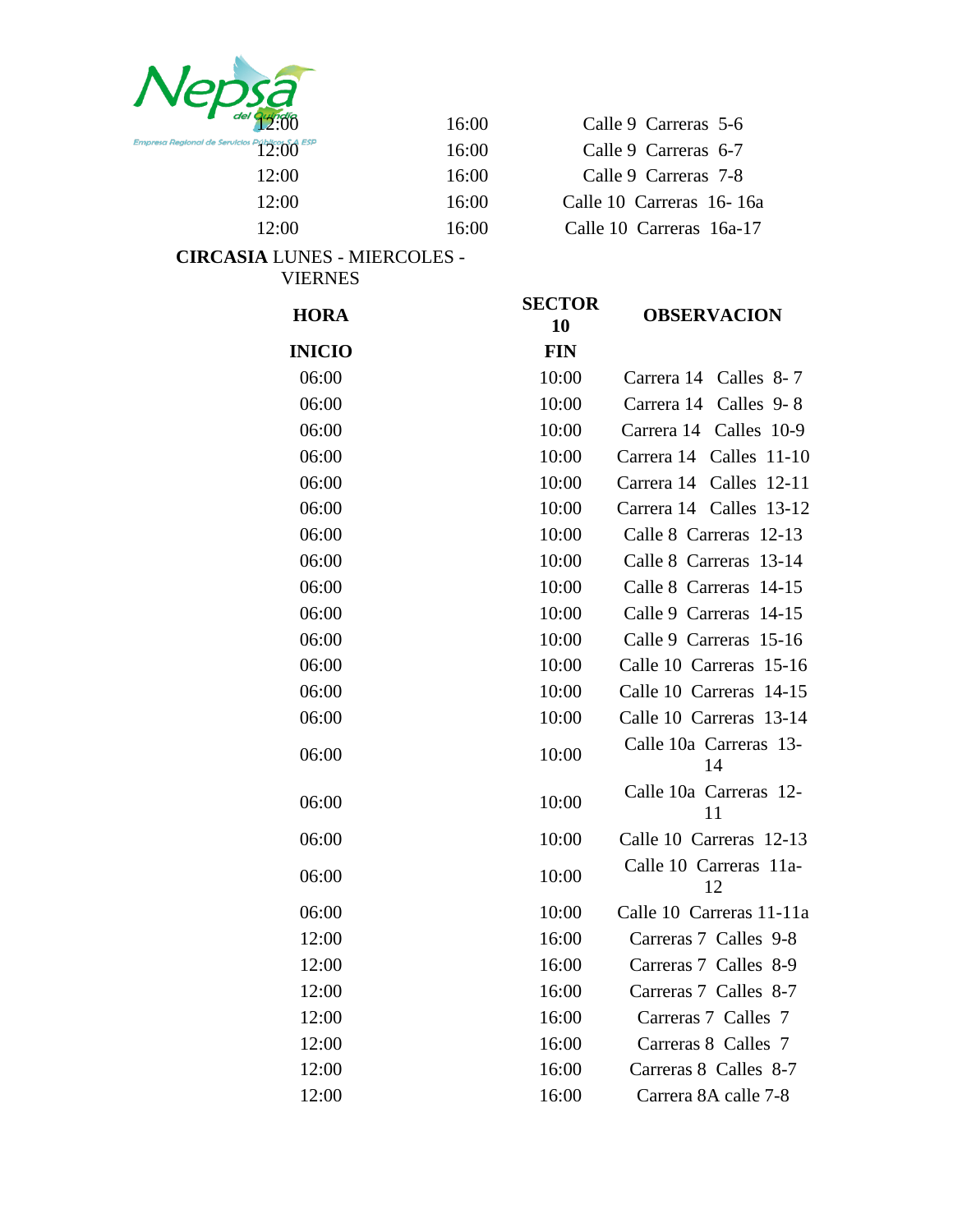| 12:00                                               |                     | 16:00 |                                            | Calle 9 Carreras 8-9   |
|-----------------------------------------------------|---------------------|-------|--------------------------------------------|------------------------|
| Empresa Regional de Servicios Públicos S.A<br>12:00 |                     | 16:00 |                                            | Carreras 9 Calles 9-8  |
| 12:00                                               |                     | 16:00 |                                            | Carreras 9 Calles 8-7  |
| 12:00                                               |                     | 16:00 |                                            | Calle 9 Carreras 10-12 |
| <b>CIRCASIA MARTES-JUEVES-</b><br><b>SÁBADO</b>     |                     |       |                                            |                        |
| <b>HORA</b>                                         | <b>SECTOR 11</b>    |       | <b>OBSERVACION</b>                         |                        |
| <b>INICIO</b>                                       | <b>FIN</b>          |       |                                            |                        |
| 06:00                                               | 10:00               |       | Urbanización La Esmeralda                  |                        |
| 06:00                                               | 10:00               |       | <b>ALTO BONITO</b>                         |                        |
| <b>CIRCASIA MARTES-JUEVES-</b><br><b>SÁBADO</b>     |                     |       |                                            |                        |
| <b>HORA</b>                                         | <b>SECTOR</b><br>12 |       | <b>OBSERVACION</b>                         |                        |
| <b>INICIO</b>                                       | <b>FIN</b>          |       |                                            |                        |
| 06:00                                               | 10:00               |       | Barrio Cooperativo                         |                        |
| 06:00                                               | 10:00               |       | Barrio Cooperativo                         |                        |
| 12:00                                               | 16:00               |       | <b>URBANIZACION CAMILO</b><br><b>DUQUE</b> |                        |
| 12:00                                               | 16:00               |       | <b>Barrio Ciudad Libre</b>                 |                        |
| 12:00                                               | 16:00               |       | Mirador                                    |                        |
| 12:00                                               | 16:00               |       | Adeco                                      |                        |
| <b>CIRCASIA MARTES-JUEVES-</b><br><b>SÁBADO</b>     |                     |       |                                            |                        |
| <b>HORA</b>                                         | <b>SECTOR</b><br>13 |       | <b>OBSERVACION</b>                         |                        |
| <b>INICIO</b>                                       | <b>FIN</b>          |       |                                            |                        |
| 06:00                                               | 10:00               |       | Calle 8 Carreras 15-16                     |                        |
| 06:00                                               | 10:00               |       | Carrera 16 Calles 12-11                    |                        |
| 06:00                                               | 10:00               |       | Carrera 16 Calles 10-9                     |                        |
| 06:00                                               | 10:00               |       | Carrera 16a Calles 10-9                    |                        |
| 06:00                                               | 10:00               |       | Carrera 17 Calles 10-9                     |                        |
| 06:00                                               | 10:00               |       | Calle 10 Carreras 17                       |                        |
| 06:00                                               | 10:00               |       | Aldea de Villa Italia - Urb. El<br>Portal  |                        |
| 12:00                                               | 16:00               |       | Urbanización La Paz                        |                        |
| 12:00                                               | 16:00               |       | <b>Barrio Fundadores</b>                   |                        |
| <b>CIRCASIA MARTES-JUEVES-</b><br><b>SÁBADO</b>     |                     |       |                                            |                        |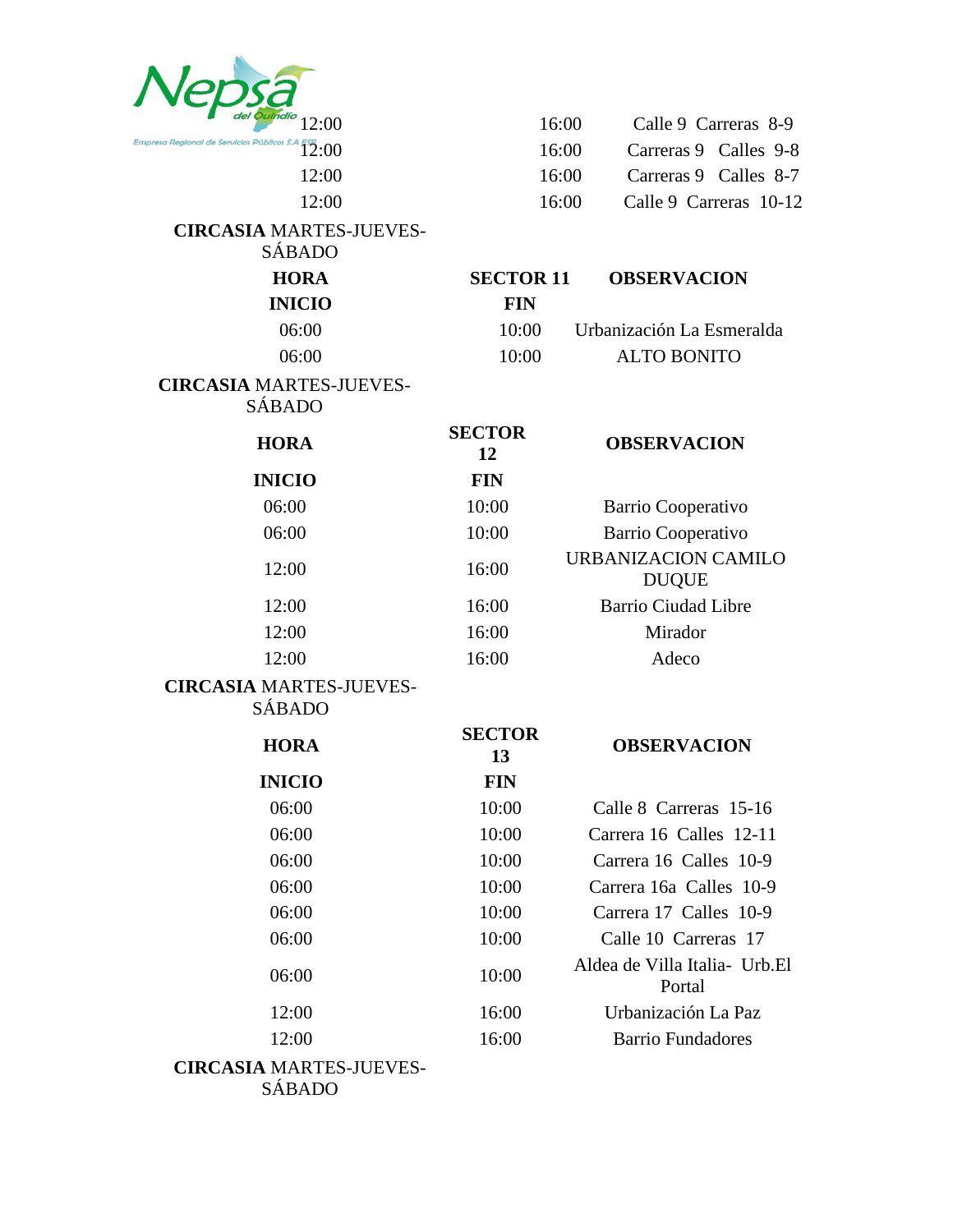| TORA                                                                           | <b>SECTOR 14</b> | <b>OBSERVACION</b>       |
|--------------------------------------------------------------------------------|------------------|--------------------------|
| Empresa Regional de Servicios Públicos $\mathfrak{sl}$ A $\mathfrak{K}$ El $0$ | <b>FIN</b>       |                          |
| 06:00                                                                          | 10:00            | Calle 11 Carreras 12-13  |
| 06:00                                                                          | 10:00            | Calle 11 Carreras 13-14  |
| 06:00                                                                          | 10:00            | Calle 11 Carreras 14-15  |
| 06:00                                                                          | 10:00            | Carrera 15 Calles 11-10  |
| 06:00                                                                          | 10:00            | Calle 12 Carreras 10-11  |
| 06:00                                                                          | 10:00            | Calle 12 Carreras 11-12  |
| 06:00                                                                          | 10:00            | Carreras 12 Calles 12-11 |
| 06:00                                                                          | 10:00            | Calle 12 Carreras 15-16  |
| 12:00                                                                          | 16:00            | Villa Nohemí             |
| 12:00                                                                          | 16:00            | Urb La Española          |
| <b>CIRCASIA MARTES-JUEVES-</b>                                                 |                  |                          |
| <b>SÁBADO</b>                                                                  |                  |                          |
| <b>HORA</b>                                                                    | <b>SECTOR 15</b> | <b>OBSERVACION</b>       |
| <b>INICIO</b>                                                                  | <b>FIN</b>       |                          |
| 14:00                                                                          | 16:00            | Carreras 10 Calles 9-8   |
| 14:00                                                                          | 16:00            | Calle 8 Carreras 10-11   |
| 14:00                                                                          | 16:00            | Calle 8 Carreras 11-12   |
| 16:00                                                                          | 18:00            | Barrido plaza principal  |
| 16:00                                                                          | 18:00            | Carrera 14 Calles 7-6    |
|                                                                                | 18:00            | Calle 7 Carreras 14-15   |
| 16:00                                                                          |                  |                          |
| 16:00                                                                          | 18:00            | Carrera 15 Calles 7-6    |

| <b>HORA</b>   | <b>SECTOR</b><br>16 | <b>OBSERVACION</b>        |
|---------------|---------------------|---------------------------|
| <b>INICIO</b> | <b>FIN</b>          |                           |
| 08:00         | 10:00               | Calle<br>7 Carreras 15-16 |
| 08:00         | 10:00               | Calle<br>7 Carreras 13-14 |
| 08:00         | 10:00               | Calle<br>7 Carreras 12-13 |
| 08:00         | 10:00               | Calle<br>7 Carreras 11-12 |
| 08:00         | 10:00               | Calle<br>Carreras 10-11   |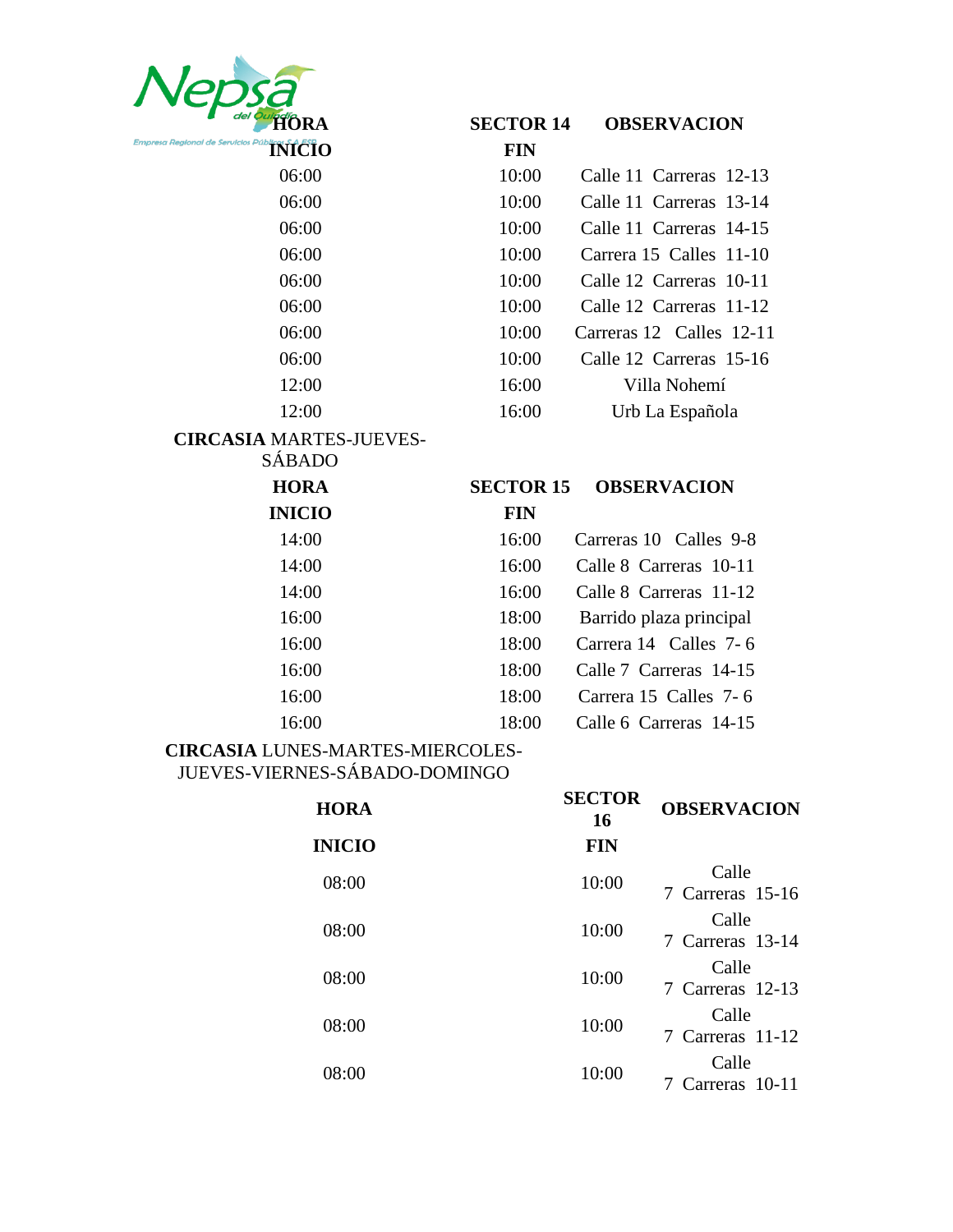

| del Quindio<br>Regional de Servicios Públicos S.A ESP $\;$ $08:00$ |                  | 10:00 | Calle 7 Carreras 9-<br>10  |
|--------------------------------------------------------------------|------------------|-------|----------------------------|
| 08:00                                                              |                  | 10:00 | Calle 7 Carreras 8-<br>9   |
| 08:00                                                              |                  | 10:00 | Calle 7 Carreras 7-<br>8   |
| 08:00                                                              |                  | 10:00 | Calle 7 Carreras 6-<br>7   |
| 08:00                                                              |                  | 10:00 | Calle 7 Carreras 5-<br>6   |
| 08:00                                                              |                  | 10:00 | Calle 7 Carreras 4-<br>5   |
| 08:00                                                              |                  | 10:00 | Calle 7 Carreras 4         |
| <b>CIRCASIA MARTES-JUEVES-</b>                                     |                  |       |                            |
| <b>SÁBADO</b>                                                      |                  |       |                            |
| <b>HORA</b>                                                        | <b>SECTOR 17</b> |       | <b>OBSERVACION</b>         |
| <b>INICIO</b>                                                      | <b>FIN</b>       |       |                            |
| 06:00                                                              | 10:00            |       | Carreras 11 Calles 5-4-3   |
| 06:00                                                              | 10:00            |       | Carreras 10 Calles 6-5     |
| 06:00                                                              | 10:00            |       | Calle 5 Carreras 10-11     |
| 06:00                                                              | 10:00            |       | Carreras 11 Calles 6-5     |
| 06:00                                                              | 10:00            |       | Carreras 10 Calles 5-4     |
| 06:00                                                              | 10:00            |       | Carreras 11 Calles 7-6     |
| 06:00                                                              | 10:00            |       | Carreras 11 Calles 8-7     |
| 06:00                                                              | 10:00            |       | Carreras 12 Calles 9-8     |
| 06:00                                                              | 10:00            |       | Carreras 12 Calles 8-7     |
| 06:00                                                              | 10:00            |       | Carreras 11a Calles 10-10a |
| 06:00                                                              | 10:00            |       | Carreras 11 Calles 11-10   |
| 06:00                                                              | 10:00            |       | Carreras 11 Calles 12-11   |
| 12:00                                                              | 16:00            |       | Carreras 12 Calles 11-10   |
| 12:00                                                              | 16:00            |       | Carreras 12 Calles 10-9    |
| 12:00                                                              | 16:00            |       | Calle 9 Carreras 12-13     |
| 12:00                                                              | 16:00            |       | Calle 9 Carreras 13-14     |
| 12:00                                                              | 16:00            |       | Carrera 13 Calles 9-8      |
| <b>CIRCASIA MARTES-JUEVES-</b><br><b>SÁBADO</b>                    |                  |       |                            |
| <b>HORA</b>                                                        | <b>SECTOR 18</b> |       | <b>OBSERVACION</b>         |
| <b>INICIO</b>                                                      | <b>FIN</b>       |       |                            |
| 12:00                                                              | 16:00            |       | Calle 8 Carreras 4         |